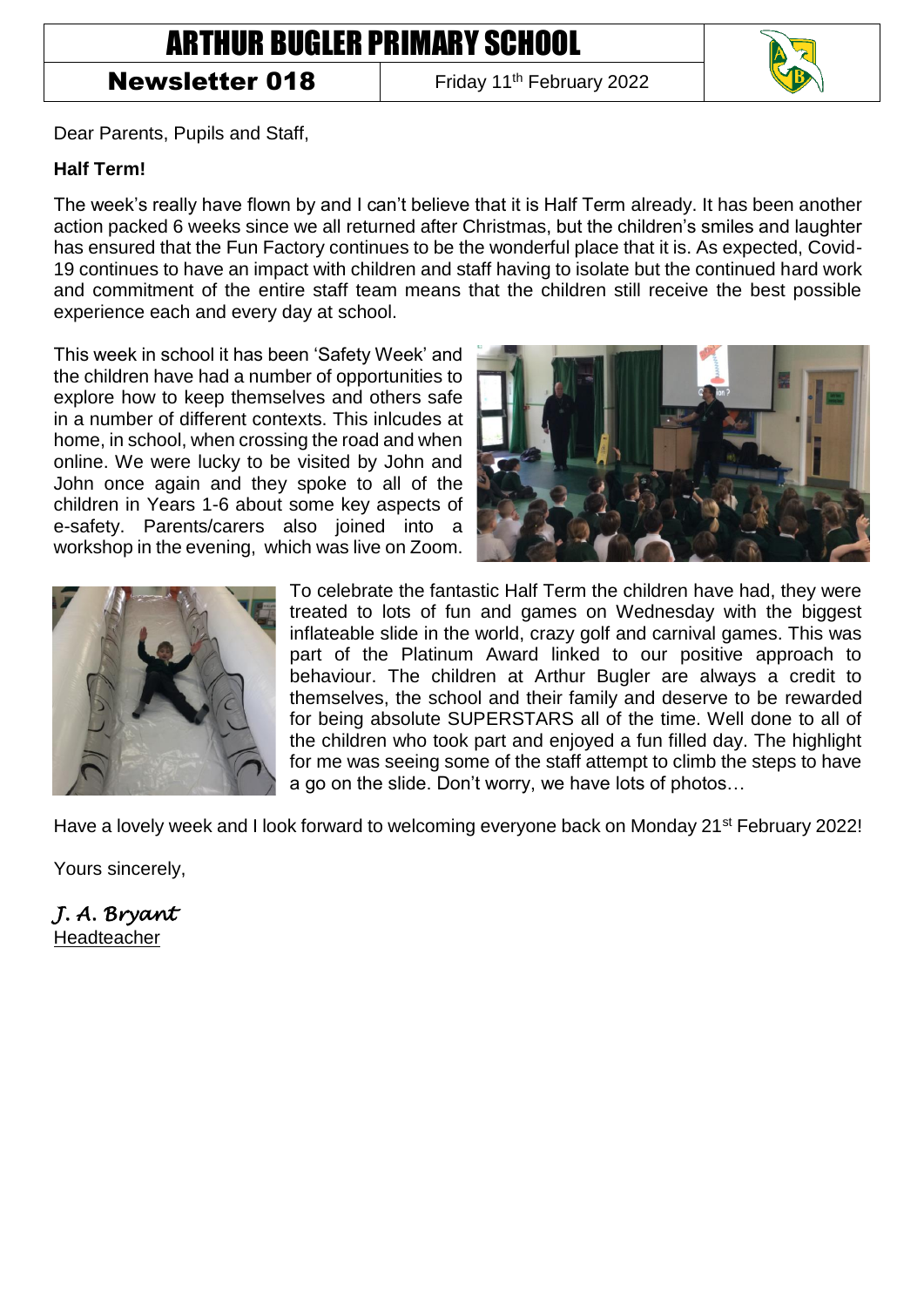|  | <b>ATTENDANCE</b>                      |         |                                  |        |
|--|----------------------------------------|---------|----------------------------------|--------|
|  | <b>Lower School</b>                    | Class 5 | <b>Mrs Seshie</b>                | 97.08% |
|  | <b>Upper School</b>                    | Class 8 | <b>Miss</b><br><b>McGoldrick</b> | 96.43% |
|  | <b>Congratulations to all classes!</b> |         |                                  |        |
|  | <b>Whole School Attendance</b>         |         | 95.12%                           |        |

| <b>School Dinner Money</b>                                                                                                                                                                                                                                                                                                                                                                                                                                                                                                                                                                                             |
|------------------------------------------------------------------------------------------------------------------------------------------------------------------------------------------------------------------------------------------------------------------------------------------------------------------------------------------------------------------------------------------------------------------------------------------------------------------------------------------------------------------------------------------------------------------------------------------------------------------------|
| School dinners should be paid via the School Gateway App and please<br>make sure you pay before your child books their school dinner. Payments<br>can be made 24 hours a day which means you can make payments in the<br>evening or even early in the morning, and up to any amount. If your<br>account is in defecit it may result in your child being refused a school dinner.<br>Children in Early Years - Year 2 are entitled to universal free school meals<br>and are not required to make any payment for school meals.<br>If you have any difficulties making the payment please contact the School<br>Office. |

|  | <b>Isolation Guidance</b>                                                                                                                                                                                                                                                                                                                                                                                                                                                                                                   |
|--|-----------------------------------------------------------------------------------------------------------------------------------------------------------------------------------------------------------------------------------------------------------------------------------------------------------------------------------------------------------------------------------------------------------------------------------------------------------------------------------------------------------------------------|
|  | Isolation starts the next full day after you develop symptoms for Covid, or<br>you receive a positive Lateral Flow test.                                                                                                                                                                                                                                                                                                                                                                                                    |
|  | Individuals can reduce their self-isolation by taking further Lateral Flow<br>tests on day 5 and day 6 of their self-isolation period. Those who receive<br>two consecutive negative test results on days 5 and 6, taken 24 hours<br>apart, and do not have a temperature, can finish isolating and do not need<br>to complete 10 full days of self-isolation. Individuals who are still positive<br>on their Lateral Flow test must isolate until they have received 2<br>consecutive negative tests taken 24 hours apart. |



## **Safeguarding Concerns**

If you ever have any safeguarding concerns please contact the office via email using [admin.abp@osborne.coop.](mailto:admin.abp@osborne.coop) The email should be for the attention of a Designated Safeguarding Lead. As a school we have a responsibility to keep everyone safe so please get in touch sooner rather than later if you are concerned.